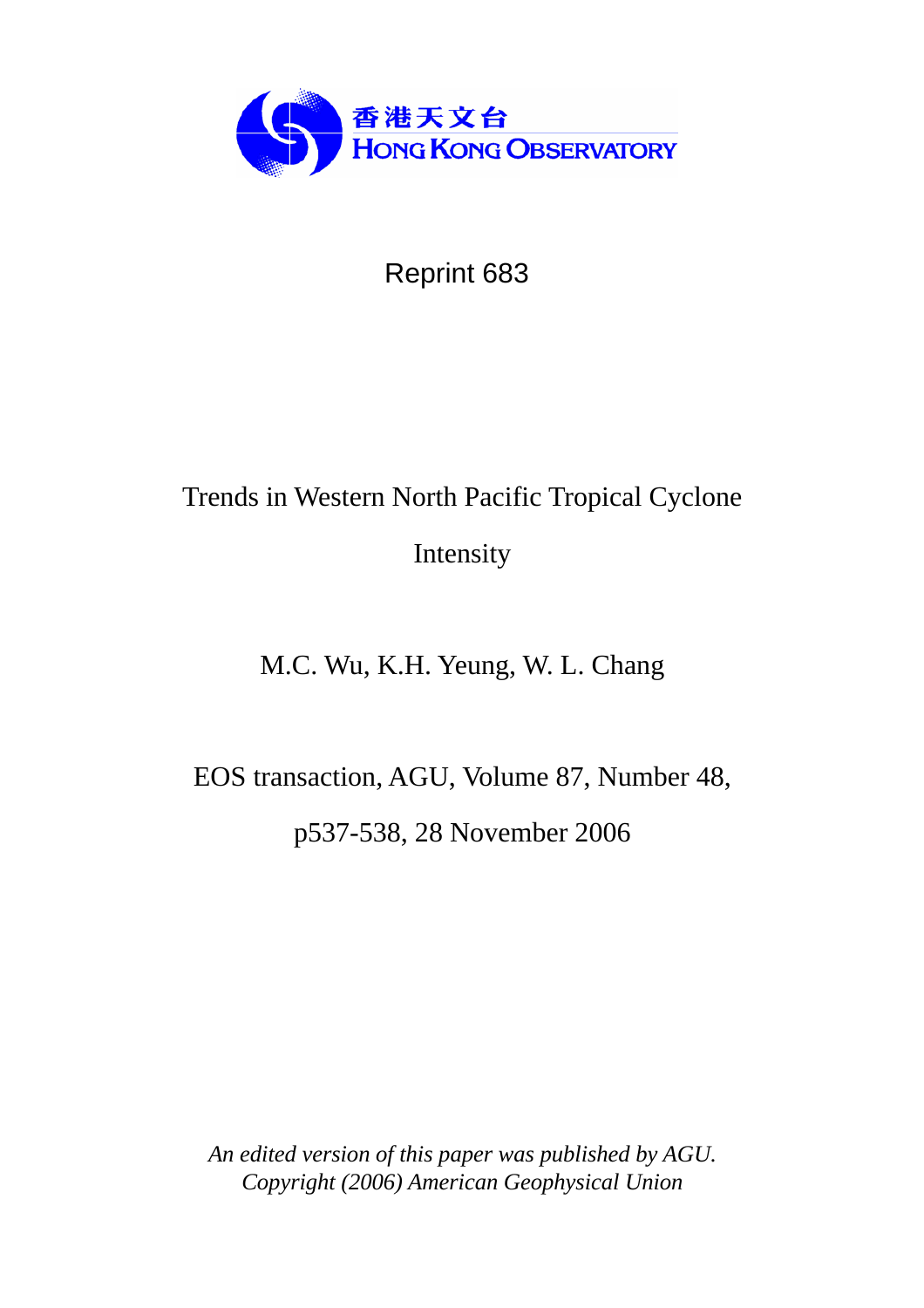#### **Trends in Western North Pacific Tropical Cyclone Intensity**

M.C. Wu, K.H. Yeung, W. L. Chang

Using the tropical cyclone best track data from the U.S. Department of Defense's Joint Typhoon Warning Center (JTWC), Webster *et al.* [2005] found that between the two consecutive 15-year periods of 1975-1989 and 1990-2004, the percentage of typhoons in the western North Pacific meeting the definition of categories 4 and 5 on the Saffir-Simpson Hurricane Scale has increased from 25% to 41% of all typhoons in that ocean basin.

However, an analysis of the best track data from the Regional Specialized Meteorological Centre (RSMC) Tokyo (Japan) as well as that of the Hong Kong Observatory (HKO; Hong Kong, China) indicates that, in contrast to Webster *et. Al.'s* [2005] findings, there was no increase in western North Pacific category 4-5 typhoon activity. Furthermore, neither RSMC-Tokyo nor HKO best track data suggest an increase in western North Pacific tropical cyclone destructiveness as measured by the potential destructive index (PDI).

RSMC-Tokyo was established in 1989 under the aegis of the World Meteorological Organization (WMO) to provide operational as well as non-real-time tropical cyclone products in the western North Pacific. Its best track data Web site (http://www.jma.go.jp/jma/jma-eng/jma-center/ rsmc-hp-pub-eg/Besttracks/bst7680.txt) hosts best track data to 1951. These data show a decrease in the proportion of category 4-5 typhoons from 18% to 8% between the two periods of 1977-1989 and 1990-2004 (Table 1; intensity estimates in terms of sustained maximum winds first became available in RSMC-Tokyo best track data in 1977).

The result is the same if the analysis is extended to include 2005. This downward trend is statistically significant at the 5% level (all significant tests are based on t tests). The trend signifies a falling tendency in typhoon intensity in the western North Pacific in recent years, contrary to the results of Webster et al. [2005]. This falling trend was also noted by Kamahori et al. [2006] in their recent study on the variability in intense cyclone days in the WNP using RSMC-Tokyo's best track data.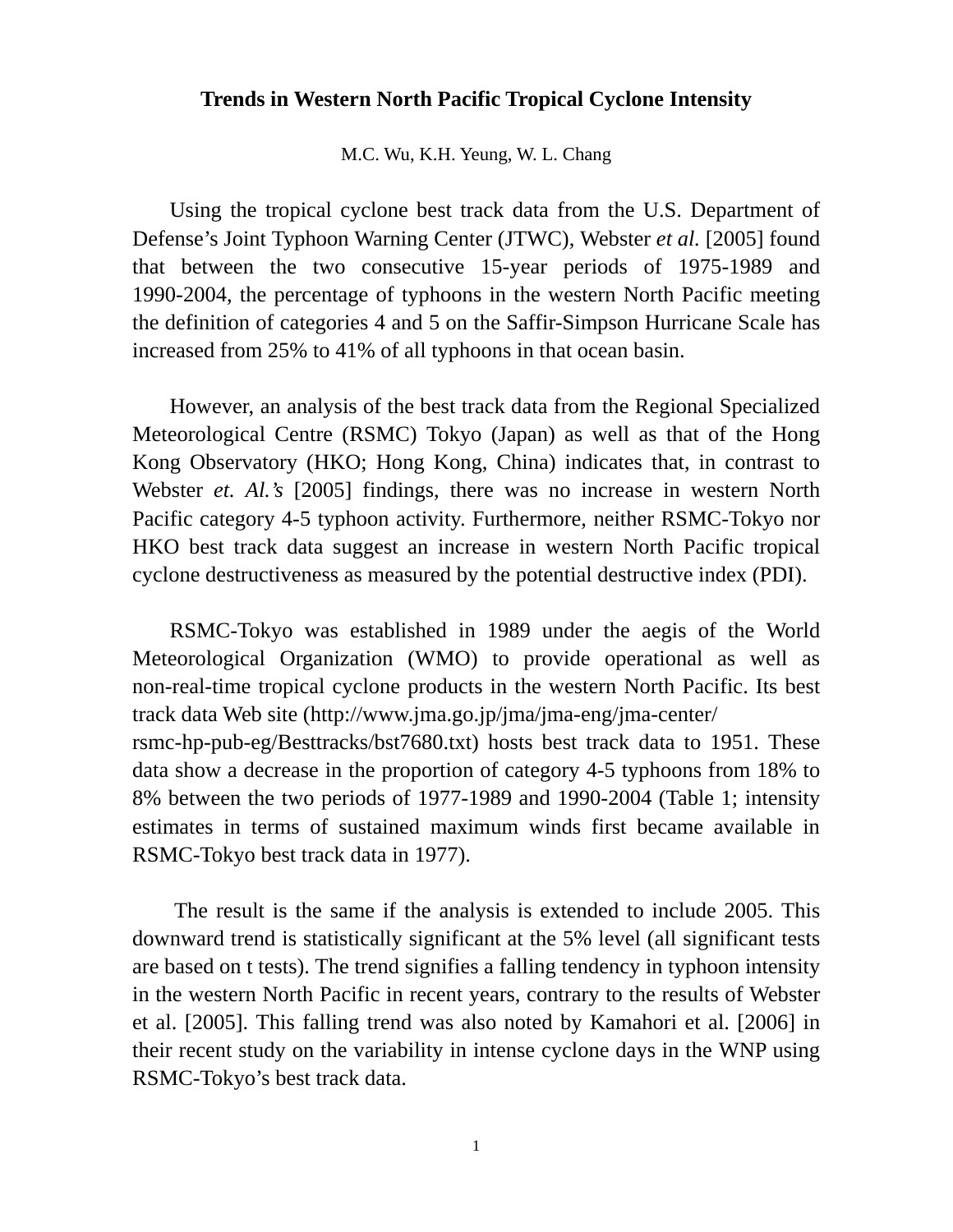HKO also is a WMO-designated tropical cyclone warning center for an assigned area of responsibility (AOR) in the western North Pacific. The best track database that it compiles goes as far back as 1884, and best track data from 1987 and onward are available online (http://www.weather.gov.hk/publica/pubtc.htm/). As with the data from RSMC-Tokyo, HKO best track data show a decrease in the proportion of category 4-5 typhoons, from 32% to 16%, between 1975-1989 and 1990-2004. This result, statistically significant at the 5% level, also remains unchanged if the end year is extended to 2005.

#### *Accounting for Discrepancies*

One likely reason for the discrepancy in the reported trends in category 4-5 typhoons obtained from the JTWC and RSMC best track databases is the use of one-minute average wind speeds to estimate tropical cyclone intensity by JTWC and 10-minute averages by RSMC-Tokyo. This difference results in JTWC intensity estimates typically being higher for tropical cyclones with maximum winds exceeding 100 knots.

Another difference is that RSMC-Tokyo uses a Dvorak technique that was modified according to the study of Takemura and Osano [1989] to assess tropical cyclone intensity. This modified technique causes tropical cyclones below typhoon strength to be assessed as stronger than what the traditional Dvorak technique would give, and causes intense typhoons to be assessed as weaker. These variations already have been pointed out in the U.S. Naval Research Laboratory Tropical Cyclone Forecasters Reference Guide (available at http://www.npmoc.navy.mil/jtwc/pubref/References/GUIDE/chap1/ se100.htm).

HKO uses the Dvorak technique without modification but multiplies the one-minute wind speed by a factor of 0.9 to convert to 10-minute averages. HKO's best track intensity estimates also take into account available observations from ships and land stations nearby as well as other information, such as ocean surface winds from the Sea-Winds scatterometer on board QuickSCAT.

The discrete nature of the Saffir-Simpson scale [Kantha, 2006], whereby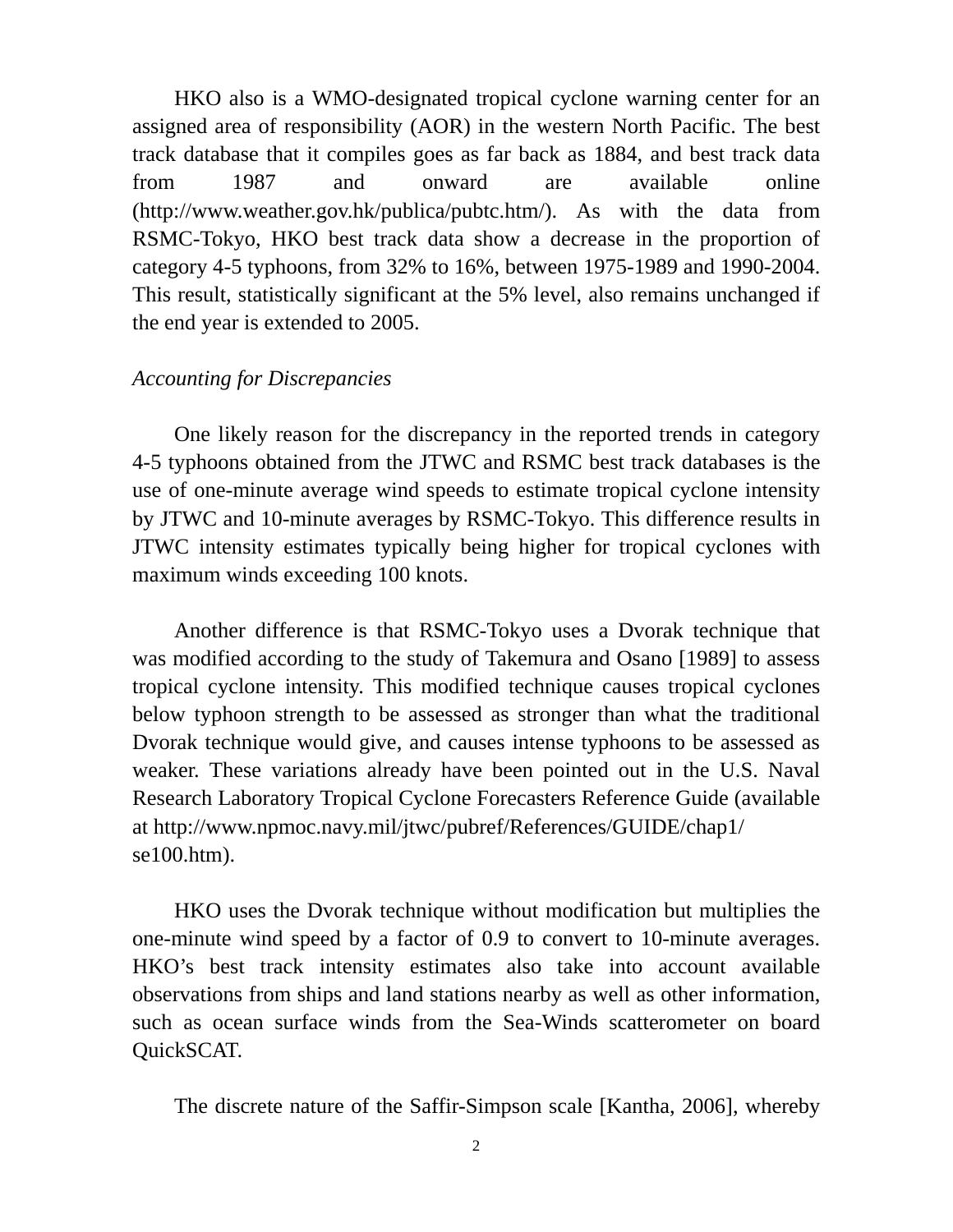a small difference in the maximum winds in a typhoon might cause that typhoon to be assigned a different Saffir-Simpson category, might yet be another contributing factor to the differences in trends. On satellite images, a typhoonusually is identified by the presence of an eye, whereas the assignment of intensities beyond that is probably more subjective. This observation is supported by Figure 1, which shows that the annual total number of all typhoons extracted from the three best track data sets agrees closely with each other, but the series of category 4-5 typhoons diverge.

Typhoon Nida, which occurred in the western North Pacific in May 2004, can serve as an illustration of the classification of the same typhoon into different Saffir-Simpson categories by different best track data.

JTWC, RSMC-Tokyo, and HKO all classified Nida as a typhoon. On the basis of maximum one-minute winds of 140 knots given by JTWC best track intensity, Nida would be a Category 5 typhoon. However, RSMC-Tokyo best track data give Nida's maximum 10-minute winds as 95 knots. Comparing this intensity with the equivalent 10-minute wind thresholds in the Saffir-Simpson scale for Category 3 of about 85-99 knots (converted from the corresponding one-minute thresholds using a factor of 0.88 as suggested in Table A-2 of the Tropical Cyclone Forecasters Reference Guide) would make Nida a Category 3 typhoon. Similarly, the maximum 10-minute winds of 105 knots given by HKO best track data would place Nida in Category 4, the equivalent 10-minute wind thresholds in the Saffir-Simpson scale for Category 4 being about 100-119 knots. Thus, in a category 4-5 trend analysis, Nida would be counted using JTWC and HKO best track data, but excluded using that of RSMC-Tokyo. Another example is Typhoon Herb in 1996 (described below in connection with tropical cyclone related monetary damage).

#### *Typhoon Destructiveness*

In terms of PDI, which is the sum of the cube of the maximum wind speed for all tropical storms and typhoons [Emanuel, 2005], JTWC best track data show a statistically significant (at the 5% level) increase between the two 15-year time periods, RSMC-Tokyo best track data show a slight increase that is not statistically significant, while HKO best track data show a slight decrease that also is not statistically significant (Table 2).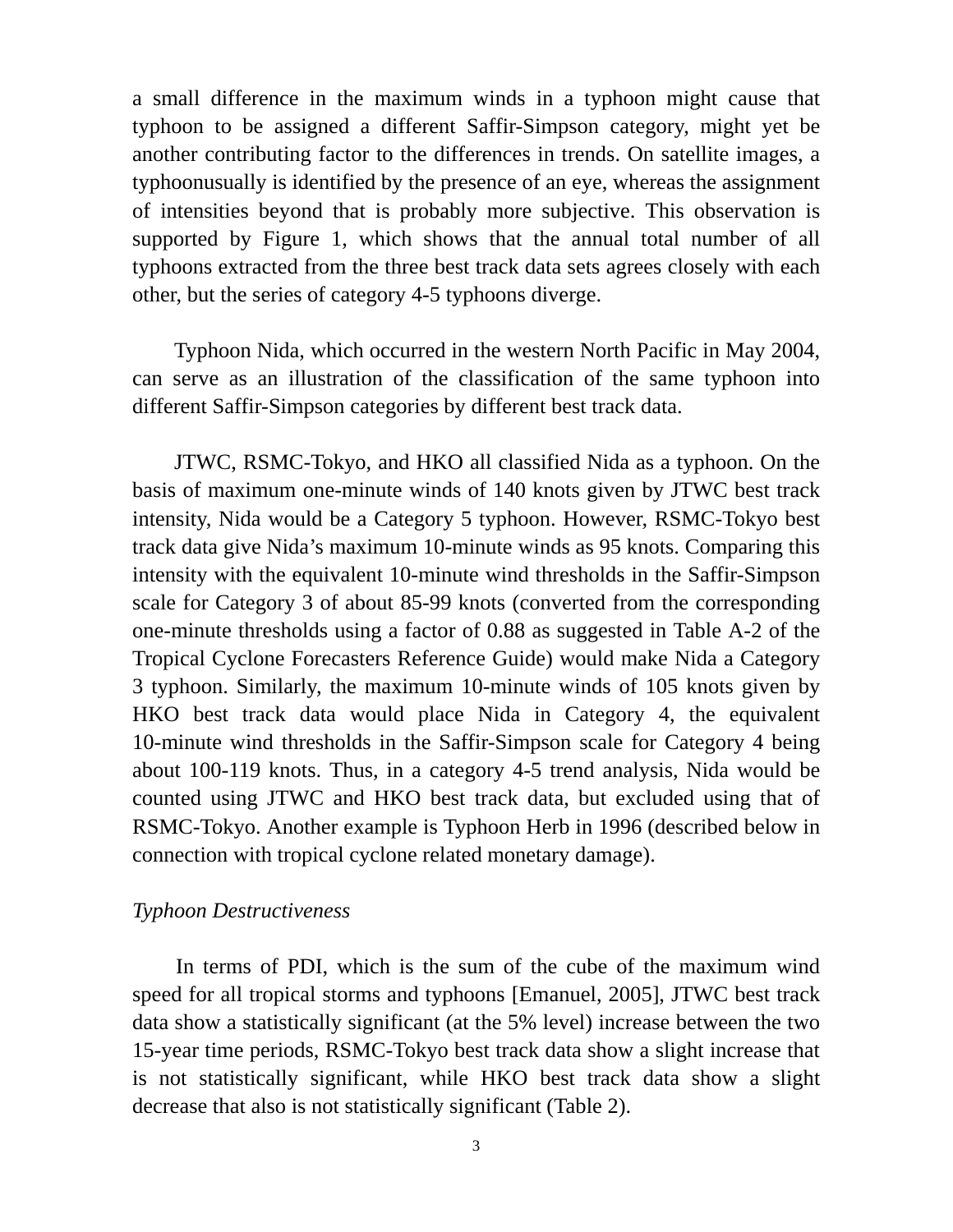If the accumulated cyclone energy (ACE)-the sum of the square of the maximum wind speed for all tropical storms and typhoons – is considered, then one again finds for the western North Pacific that only JTWC best track data show a statistically significant upward trend between 1979-1989 and 1990-2004 (Table 3). No statistically significant change is elicited from RSMC-Tokyo and HKO best track data. The results for RSMC-Tokyo and HKO are unchanged if extended to 2005. These results are in line with those reported in a recent study by Klotzbach [2006], who found that the ratio of the mean ACE in 1996-2005 to that of 1986-1995 was about 0.95 using JTWC best track data. The respective ratios using RSMC-Tokyo and HKO best tracks are about 0.89 and 0.91.

Annual tropical cyclone-related damage in monetary terms (not normalized) sustained by the 14 member countries and territories of the Economic and Social Commission for Asia and the Pacific (ESCAP)/WMO Typhoon Committee in the western North Pacific (see http://www.tcsphilippines.org/aboutus/aboutUs.htm) are available from the annual ESCAP/WMO Typhoon Committee Annual Review (the 2002 edition can be accessed from http://www.wmo.ch/web/www/TCP/Publications/PTC-Review2002.pdf) from 1985 onward.

This data is plotted in Figure 2 together with the annual PDIs computed from the JTWC, RSMC-Tokyo, and HKO best tracks. One can see that the peak damage sustained in 1996-due mainly to the damage inflicted by Typhoon Herb in China in late July and early August of that year, which accounts for some 60% of the total damage sustained by ESCAP/WMO members that year – does not coincide with peak PDIs. Herb was a Category 5 typhoon based on JTWC best track maximum one-minute wind speed of 140 knots. However, both RSMC-Tokyo and HKO best tracks give maximum 10-minute winds of 95 knots for Herb, making it a Category 3. The possibility for the same typhoon to be categorized differently also implies that different best track data might lead to different results in the study of damage associated with category 4-5 typhoon activity.

The correlation coefficients between the annual tropical cyclone-related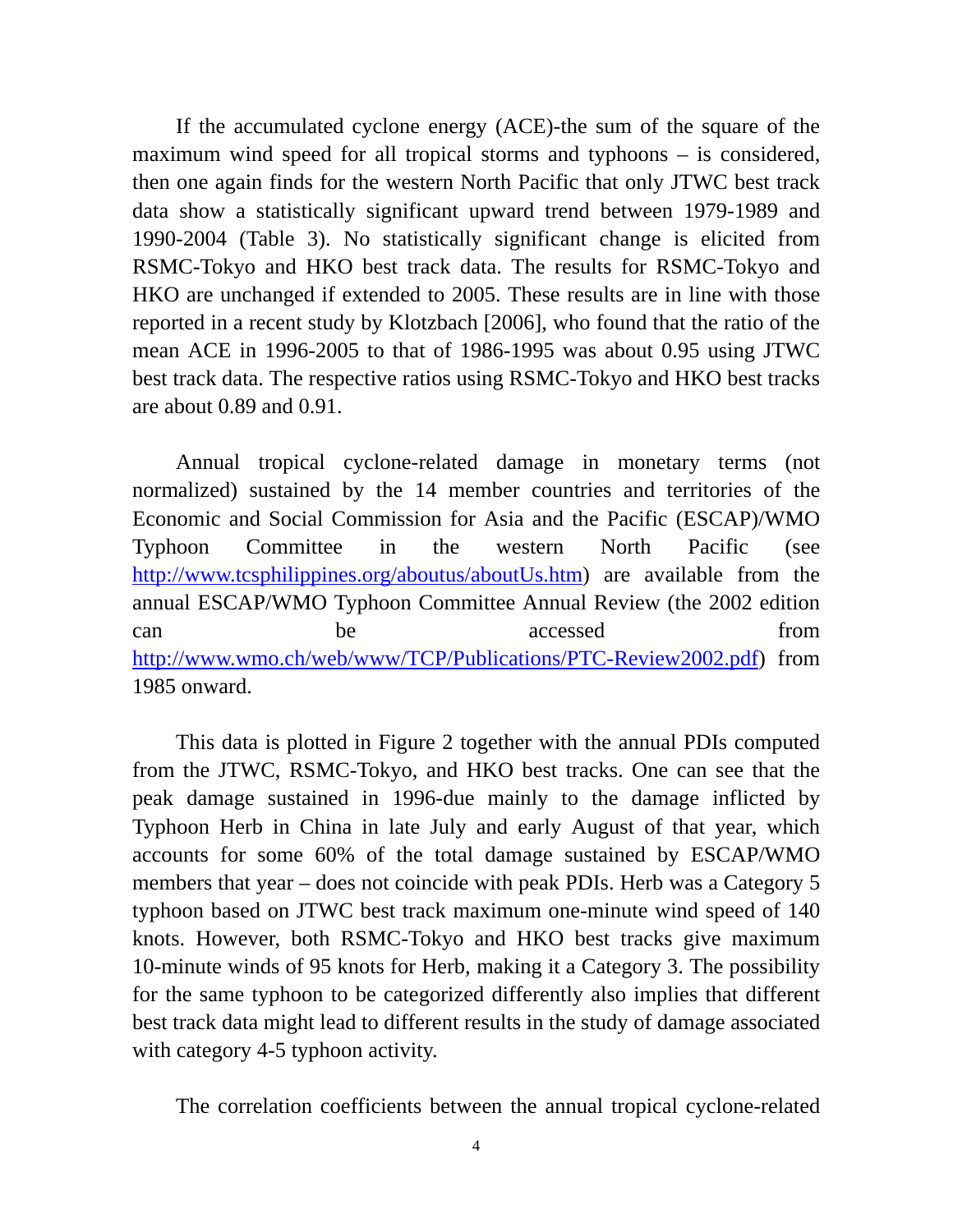damage in monetary terms and the annual PDIs are 0.47, 0.38, and 0.22 for JTWC, RSMC-Tokyo, and HKO best track data, respectively. Of these three correlation coefficients, only the correlation with the JTWC PDI is statistically significant (marginally at the 5% level) using the t test. The 1996 data have been excluded in the correlation analysis, as otherwise the monetary damage data do not meet the condition of normality required for hypothesis testing of statistical significance. No significant correlation was found for the annual ACEs. It is useful to remember that losses depend not only on the level of tropical cyclone activity or intensity, but also on other factors such as the degree of community preparedness and the effectiveness of warning systems.

### *Likely Implications*

 There is much discussion recently as to whether the trends found in tropical cyclone intensity and potential destructiveness are linked to human-induced warming environment or to natural multidecadal oscillations [Webster et al., 2005; Emanuel, 2005; Landsea, 2005; Pielke, 2005; Chan, 2006; Anthes, 2006; Mann and Emanuel, 2006]. However, from the divergence in the trends obtained from the JTWC, RSMC-Tokyo, and HKO best track data, it would appear that the causes of discrepancies in these trends need to be better understood and the trends themselves need to be further ascertained so that the attribution of physical causes can be made more unequivocally.

#### *Acknowledgments*

 The authors thank David Hui for providing the statistics on tropical cyclone activity and on damage in the western North Pacific, Cleo Yip for computing the potential destructive index, and Y.K. Leung for his suggestions. The authors also thank two anonymous reviewers for their comments.

#### *References*

Anthes, R.A., R.W. Corell, G. Holland, J.W. Hurrell, M.C. MacCracken, and K.E. Trenberth (2006), Hurricanes and global warming-Potential linkages and consequences, Bull. Am. Meteorol. Soc., 87, 623-628, doi:10.1175/BAMS-87-5-617.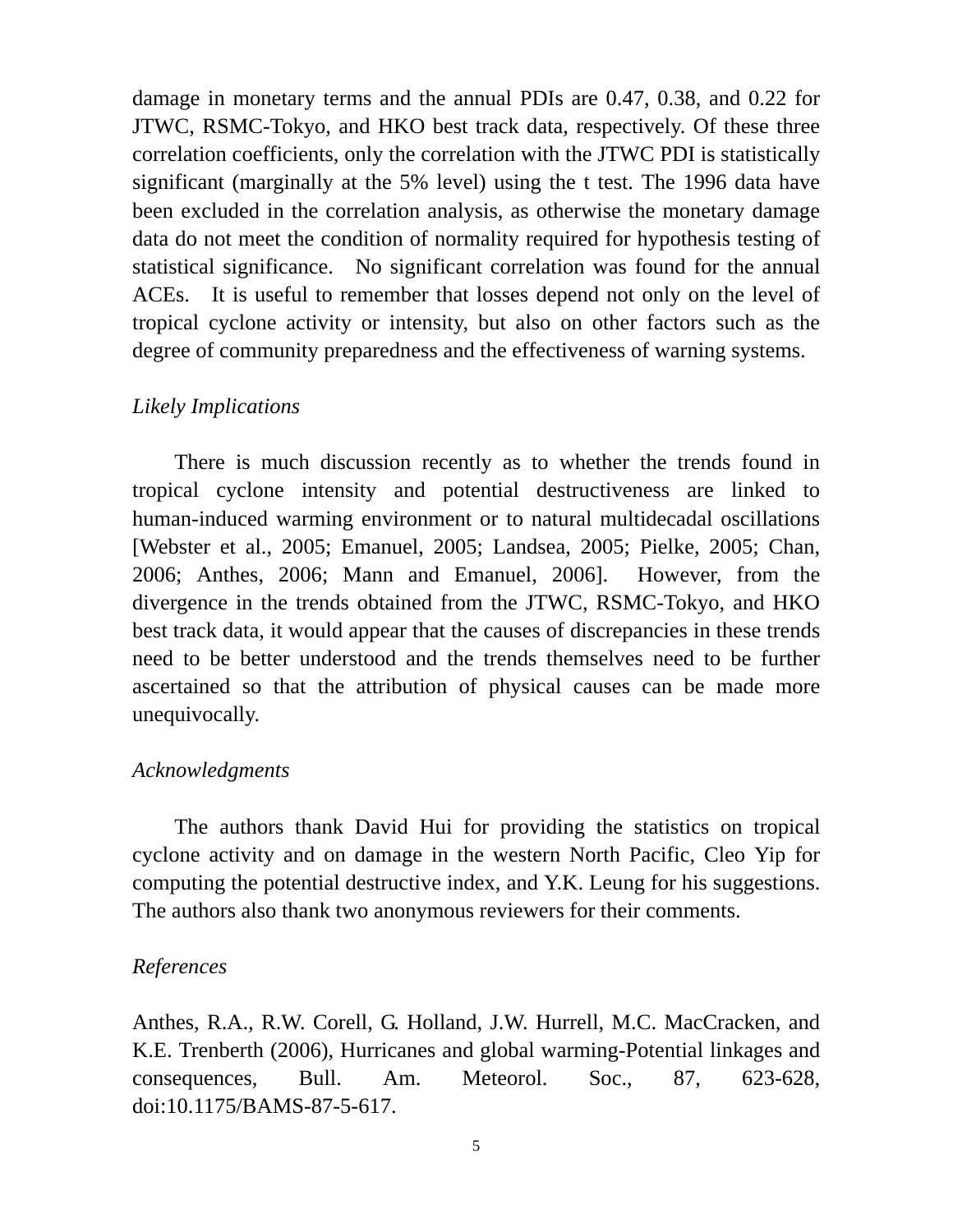Chan, J.C.L. (2006), Comment on "Changes in tropical cyclone number, duration and intensity in a warming environment, "Science, 311(5678), 1713.

Emanuel, K. (2005), Increasing destructiveness of tropical cyclones over the past 30 years, Nature, 436, 686-688.

Kamahori, H. N., N. Yamazaki, N. Mannoji, and K. Takahashi (2006), Variability in intense cyclone days in the western North Pacific, SOLA, 2, 104-107, doi:10.2151/sola.2006-027.

Kantha, L. (2006), Time to replace the Saffir-Simpson hurricane scale?, Eos Trans. AGU, 87(1), 3, 6.

Klotzbach, P.J., (2006), Trends in global tropical cyclone activity over the past 20 years (1986-2005), Geophys. Res. Lett., 33, L10805, doi:10.1029/2006GL025881.

Landsea, C.W. (2005), Hurricanes and global warming, Nature, 438, E11-E12.

Mann, M. E., and K. A. Emanuel (2006), Atlantic hurricane trends linked to climate change, Eos Trans. AGU, 87(24), 233, 238, 241.

Pielke, R. A., Jr. (2005), Are there trends in hurricane destruction?, Nature, 438, E11.

Takemura, Y., and S. Osano (1989), Estimation of typhoon intensity from meteorological satellite data, paper presented at the Typhoon Committee Twenty-Second Session, World Meteorol. Organ., Tokyo, 30 Oct. to 6 Nov.

Webster, P. J., G. J. Holland, J. A. Curry, and H. R. Chang (2005), Changes in tropical cyclone number, duration and intensity in a warming environment, Science, 309, 1844-1846.

Author Information

Man-Chi Wu, Kai-Hing Yeung, and Wen-Lam Chang, Hong Kong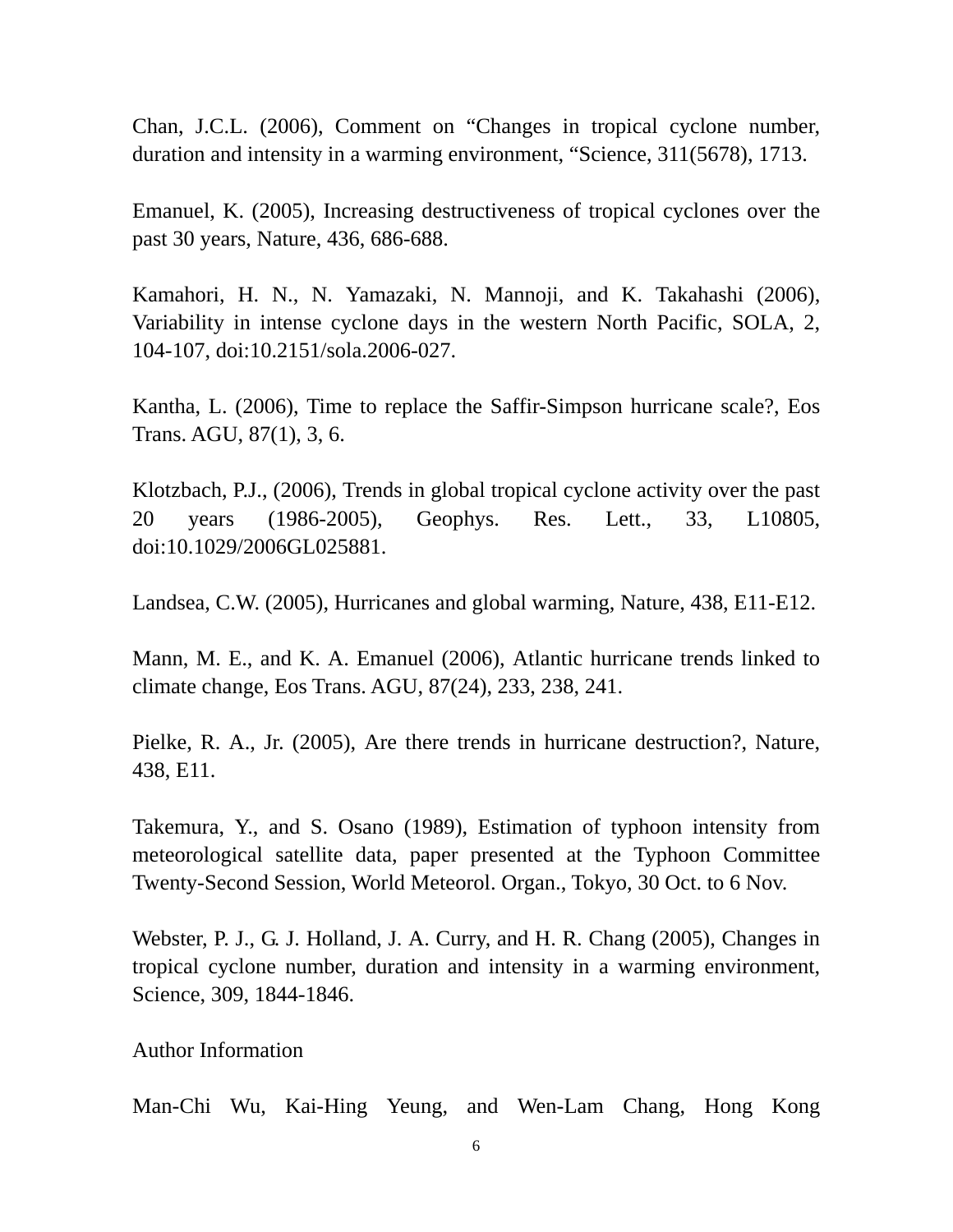Observatory, Hong Kong, China; E-mail: wlchang@hko.gov.hk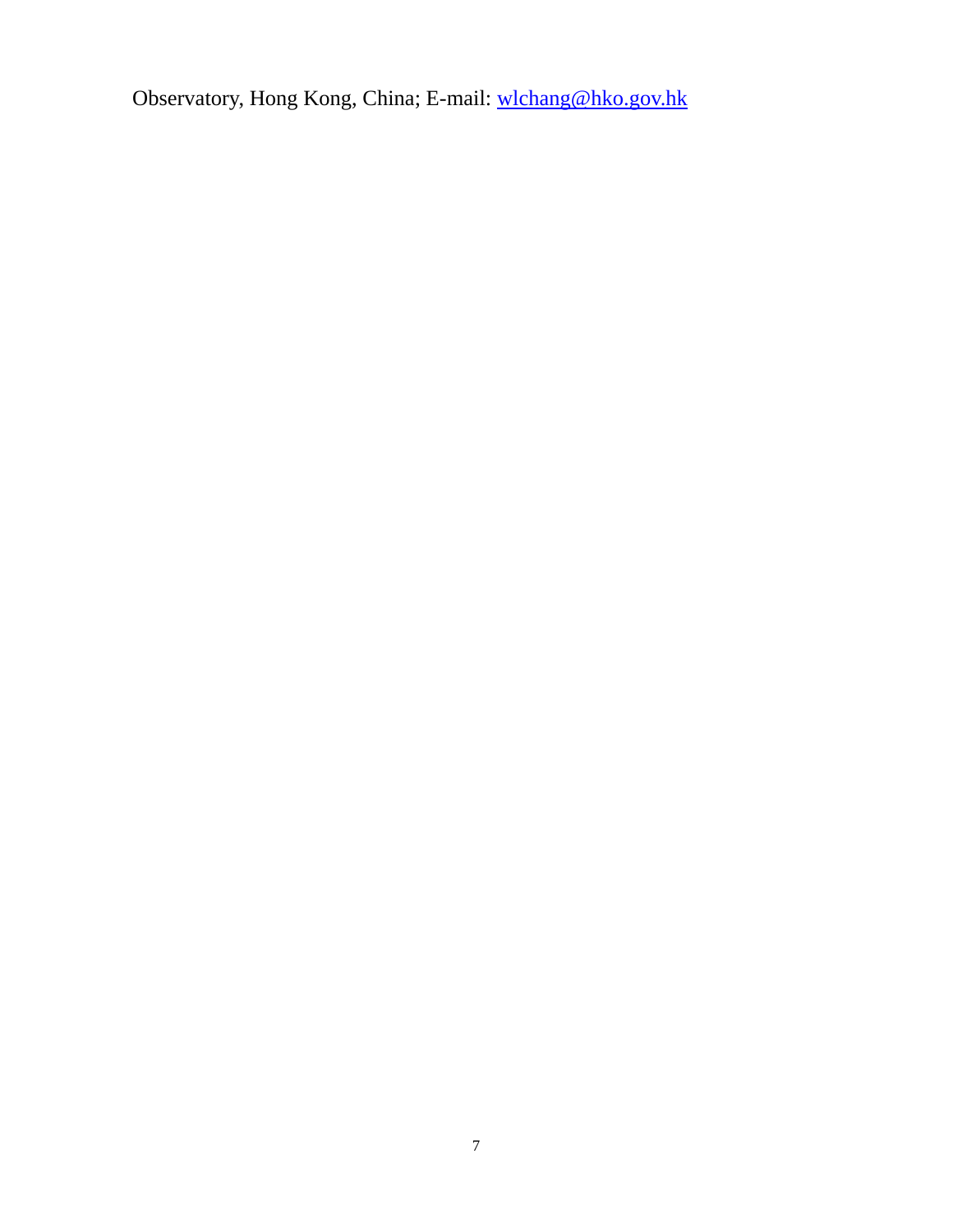Table 1. Percentage of CAT45 typhoons for different periods using HKO's and RSMC-Tokyo's best track data. For both RSMC-Tokyo and HKO, the downward trend is statistically significant at the 5% level (marked with \* ). Statistical significance was not indicated in Webster *et al*. (2005).

| Webster <i>et al.</i> (2005) |            |           | RSMC-Tokyo | <b>HKO</b> |            |  |
|------------------------------|------------|-----------|------------|------------|------------|--|
| Period                       | Percentage | Period    | Percentage | Period     | Percentage |  |
| 1975-1989                    | 25         | 1977-1989 |            | 1975-1989  | 32         |  |
| 1990-2004                    | 41         | 1990-2004 |            | 1990-2004  |            |  |

| Table 2. Power Dissipation Index (PDI, in unit of $10^6$ kt <sup>3</sup> ) for different |  |  |  |  |
|------------------------------------------------------------------------------------------|--|--|--|--|
| periods using different best track data. Only JTWC's trend is statistically              |  |  |  |  |
| significant at the 5% level (marked with $\hat{ }$ ).                                    |  |  |  |  |

| <b>JTWC</b> |         | RSMC-Tokyo |            | <b>HKO</b> |            |  |
|-------------|---------|------------|------------|------------|------------|--|
| Period      | $PDI^*$ | Period     | <b>PDI</b> | Period     | <b>PDI</b> |  |
| 1975-1989   | 227     | 1977-1989  | 159        | 1975-1989  | 164        |  |
| 1990-2004   | 319     | 1990-2004  | 188        | 1990-2004  | 155        |  |

Table 3. Accumulated Cyclone Energy (ACE, in unit of  $10^4 \text{ kt}^2$ ) for different periods using different best track data. Only JTWC's trend is statistically significant at the 5% level (marked with \*).

| <b>JTWC</b> |         |           | RSMC-Tokyo | <b>HKO</b> |     |  |
|-------------|---------|-----------|------------|------------|-----|--|
| Period      | $ACE^*$ | Period    | <b>ACE</b> | Period     | ACE |  |
| 1975-1989   | 279     | 1977-1989 | 220        | 1975-1989  | 224 |  |
| 1990-2004   | 365     | 1990-2004 | 264        | 1990-2004  | 226 |  |